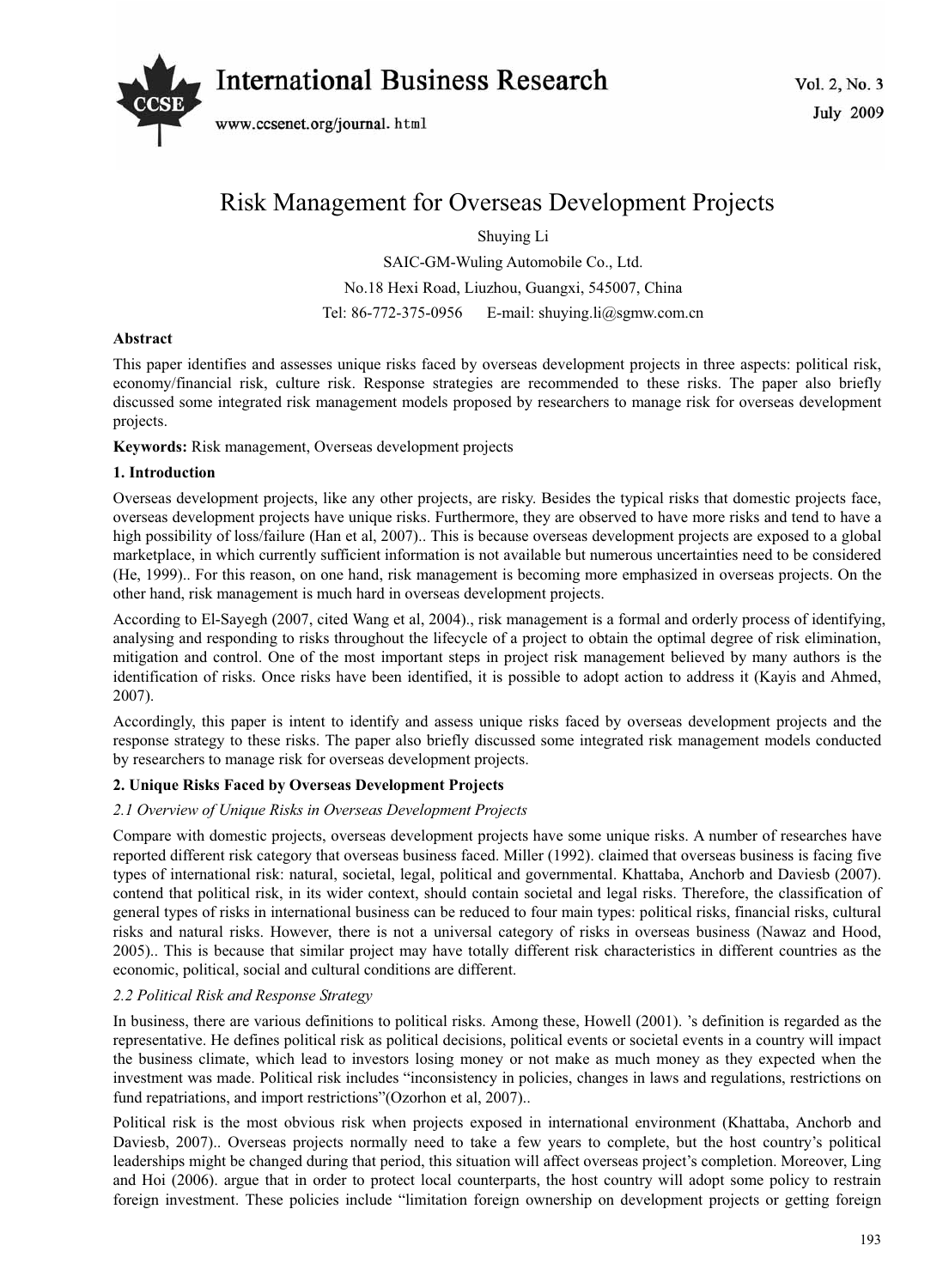participants to undertake disproportional amount of risk". For example, in India, political leaders who want to show their concern and careness for local business may not welcome foreigners in an election year. Similarly, basing on a research on Jordanian's international projects, Khattaba, Anchorb and Daviesb (2007). conclude that in Middle East area, international projects are more concerned about "host-society and interstate related risks than host-government related risks". Political risk accompanied with international projects is a significant threat to most Jordanian's international projects.

All the risk management experts felt that it is the most difficult thing for overseas business to mitigate political risk because political changes are hard to predict. Ling and Hoi (2006). suggest some clues for overseas development projects stakeholders to follow to reduce political risks. First of all, when evaluate and select overseas development projects, project location need to be carefully selected to avoid "political hotspots". Secondly, select projects with shorter duration are proved better than those with long-duration to reduce the potential political risks. Next, to those new entrants, reduce participating in government projects instead of seeking opportunities in the private sector to avoid involving in political competitions. Finally, cooperate and keep good relationships with the local government to obtain government's guarantees. At the same time, buying insurance for political risks to get compensation if hazard happen.

#### *2.3 Economy/Financial Risk and Response Strategy*

One of the main purposes for companies venturing overseas is to achieve the pre-determined financial rewards. But if economic and financial factors are not properly managed, can lead to bankruptcy (Kangari, 1995).. Ozorhon et al (2007). describe financial factor as the host country's macroeconomic conditions, which include fluctuations in economic conditions, inflation, and foreign exchange rates. They also argue that macroeconomic conditions will strongly affect the overall performance of international joint ventures. Similarly, El-Sayegh (2007). maintains that in United Arab Emirates (UAE)., the significant risks in international construction industry is economic risks such as inflation and fluctuating prices, material shortage and labour supply shortage. In addition, Ling and Hoi (2006). state that "the repatriation of profits back to the home country" is another financial risk. Overseas projects need to pay tax twice: on the profit earned and on the remittance of monies back to the home country. This reduces the profitability of projects.

Ozorhon et al (2007). suggest that to mitigate the economy/financial risks, an effective method is to make sure "…the contract between the owner and the joint ventures is unambiguous and the duties, responsibilities and liabilities of the parties are clearly stated at the start of the project". He (1999). claims that allocating risks through contracts is a very normal method in overseas projects practice. Some risks, which include "interest rate fluctuation, inflation, foreign currency exchange rate fluctuation, tax rate increase, funding/payment shortage…" can be allocated to the local employer, local owner or the local subcontractors. In specific, Wang et al (2001). suggest that to cope with the risk comes from currency fluctuation, firms can carefully plan which currency of payment should use in the contract. "It is possible to sign a dual-currency contract, with one portion to be paid in local currency and the rest paid in foreign currency". In addition, Dey and Ogunlana (2001). maintain that some of the financial risks such as inflation and the exchange rate must be analysed from a political aspect, because these risks can be greatly affected by stability of the host country and economic policies. Therefore, methods to reduce political risks can mitigate financial risks as well.

#### *2.4 Cultural Risk and Response Strategy*

Cultural risk is another significant risk to overseas development projects. Any company, which wants to carry out or manage a project successfully in other country, should be able to know the culture of the host country clearly. Cultural risk, if not properly understood, can bring misunderstandings and inefficient working (Low and Shi, 2001).. When companies carry out overseas projects, they are normally involved in a temporary project team that people come from different nationalities. Different culture, different language, different background and different perspective will make it extremely hard to keep good communication between team players. For example, according to a study conducted by Ling and Hoi (2006)., when Singapore's AEC (architecture, engineering and construction). firms undertake construction projects in India; it was found that there is significant cultural difference between foreigners and Indians.

When dealing with culture risks, Ling and Hoi (2006). state that foreign firms operating in other country should not try to change the way of the host country's working. Instead, foreigners should understand and appreciate local culture and practices. Moreover, foreigners should be flexible and extremely patient to local people. In these ways, foreigners can win local population's trust and receive friendly treatment from them.

Pheng and Leong (2000). claim that project manager is the key person when coping with culture risks. They argue that project managers in the international marketplace should have five kinds of skills: communication, leadership, interpersonality, adaptability and flexibility. Without these skills, overseas project managers may fail to tackle cultural problems, which can cause unnecessary costs/losses to their companies. In a word, project managers should be fluent in cross-cultural management. They should together with other team members to identify primary cultural differences and then adopt considerate measures to achieve project performance.

Low and Shi (2001). also suggest that overseas project manager with cross-cultural working experience is essential. If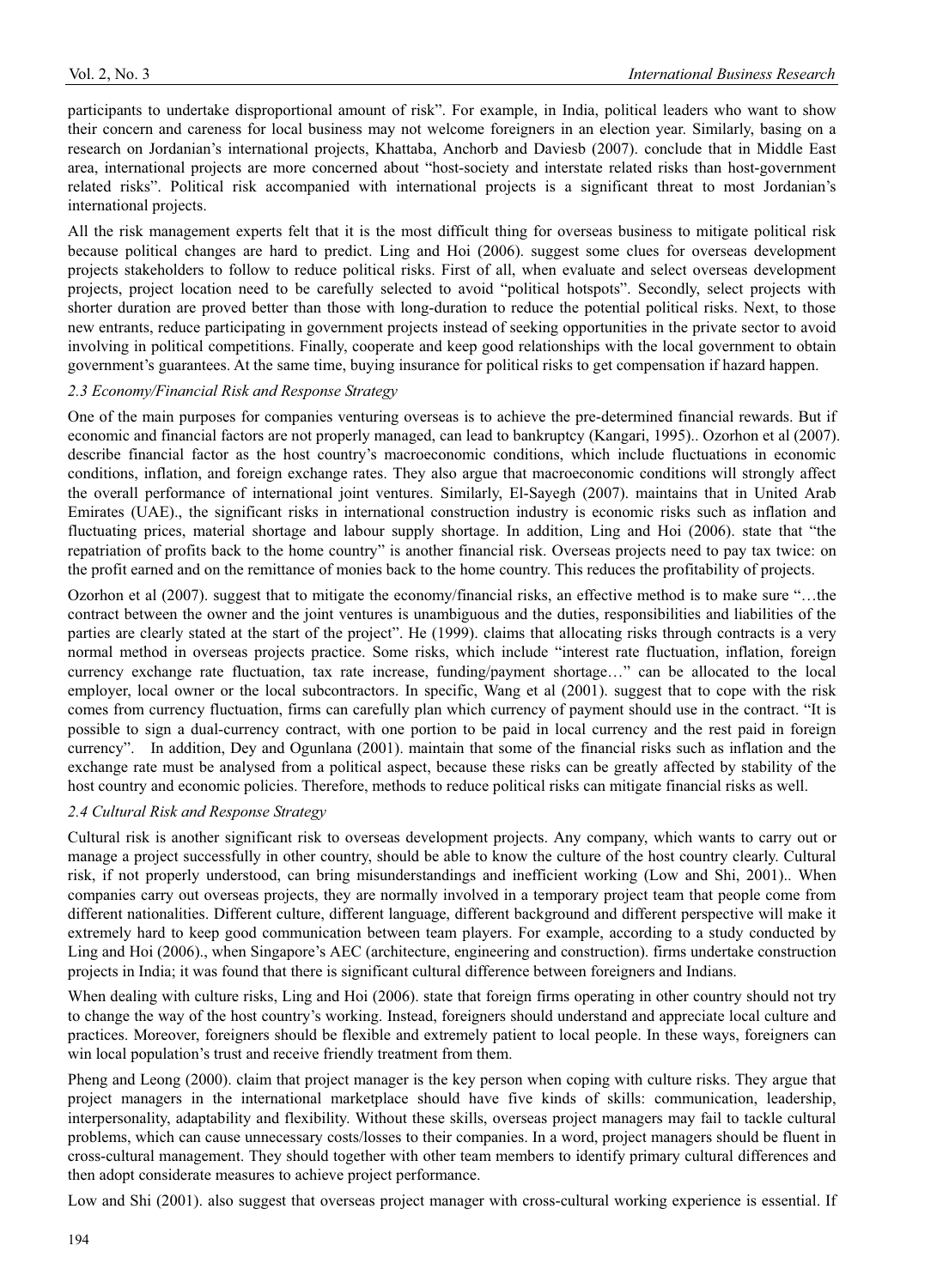overseas project managers have ever been working in the host country, they can know the culture of the host country better. This knowledge will probably help them to avoid cultural misunderstanding between themselves and their foreign staffs. Therefore, to choose overseas project manager, who has previous working experience in the host country, is an effective method to mitigate culture risks.

#### **3. Integrated Risk Management Model/Method for Overseas Development Projects**

As to a specific project, although some of the individual risk factors may be more significant than the others, the project success rely on a company's ability to combine all risks and figure out integrated response strategy (Dikmen, Birgonul and Han, 2007).. In addition, during the whole project lifecycle, every overseas development project has different types of risks in each phase; it is important to satisfy the particular needs of a specific phase (Han et al, 2007).. However, to identify and assess all the overseas projects risks and their relationships is a very complicated, expensive and time-consuming process. This process is almost unreality for the majority of projects (He, 1999).. In these senses, using integrated risk management model to identify and control those vital risk factors is essential.

There are a lot of models proposed for overseas project risk assessment. Han et al (2007). suggest a web-based integrated risk management system. They claim the system is able to constantly check and monitor various risks that arise through the life cycle of a project, "…anyone can access the system anywhere in the world, anytime, with any device". Dikmen, Birgonul and Han (2007). recommend a fuzzy risk assessment model to rate cost overrun risk in international construction projects. The model was tested in an international construction company's overseas project in Turkey. It was found that the proposed methodology could be easily applied by the experts to quantify risk ratings. It can provide the company guidelines of the amount of risk premium. He (1999). also develops an effective method to combine risk probability analysis with risk impact assessment to identify and control vital risk in overseas construction projects. All the studies indicate that integrated risk management models are believed can help companies make better decision when carring out overseas development projects. Companies should choose comprehensive models according to the real situation of their projects.

#### **4. Conclusion**

This report explores the unique risks faced by overseas development projects and how to respond to those risks. The unique risks faced by overseas development projects include political risk, economic / financial risk and cultural risk. Among these risks, political risk is the most difficult to mitigate. To mitigate it, overseas project stakeholder should locate and choose overseas projects carefully. Cooperating and keeping good relationships with the local government are also necessary. Economy/Financial risk includes interest rate fluctuation, inflation, foreign currency exchange rate fluctuation, tax rate increase etc. Effective risk responds such as considerate contract and allocate risk to partners are presented. Culture risk is another significant risk. To mitigate culture risk, foreigners should understand and respect local culture. Appointing overseas project manager who is good at cross-culture management and has previous working experience in host country are also useful. In order to manage different types of risks in each phase of project lifecycle and to identify vital risk in overseas project, integrated risk management models should be tailored to help companies make better decision in pursuing overseas development projects. However, every overseas development project is unique, the risk response methods used in overseas projects should also vary from project to project, and should be very flexible in terms of their operation.

## **References**

Dey, P.K., and Ogunlana, S. O. (2004). 'Selection and application of risk management tools and techniques for build-operate-transfer projects', *Industrial Management & Data Systems*, Volume 104 Number 4 2004 pp. 334-346, Full text [online]. Available at: Emerald (Accessed: 06th January 2008).

Dikmen, I., Birgonul, M. T. and Han S. (2007). 'Using fuzzy risk assessment to rate cost overrun risk in international construction projects' *International Journal of Project Management*, Volume25, Issue 5, July 2007, Pages 494-505, Full text [online]. Available at: SeienceDirect (Accessed: 9th January 2008).

El-Sayegh, S. M. (2007). 'Risk assessment and allocation in the UAE construction industry ', *International Journal of Project Management*, Article in Press. Full text [online]. Available at: SeienceDirect (Accessed: 06th January 2008).

Han, S. H., Kim, D.Y., Kim, H., and Jang, W. (2007). 'A web-based integrated system for international project risk management', *Automation in Construction*, Volume 17, Issue 3, March 2008, Pages 342-356, Full text [online]. Available at: SeienceDirect (Accessed: 17th January 2008).

He, Z. (1995). 'Risk management for overseas construction projects', *International Journal of Project Management ,*Volume 13, Issue 4, August 1995, Pages 231-237, Full text [online]. Available at: SeienceDirect (Accessed: 8th January 2008).

Howell, L. (2001)., The handbook of country and political risk analysis (3rd ed.)., The Political Risk Services Group, USA.